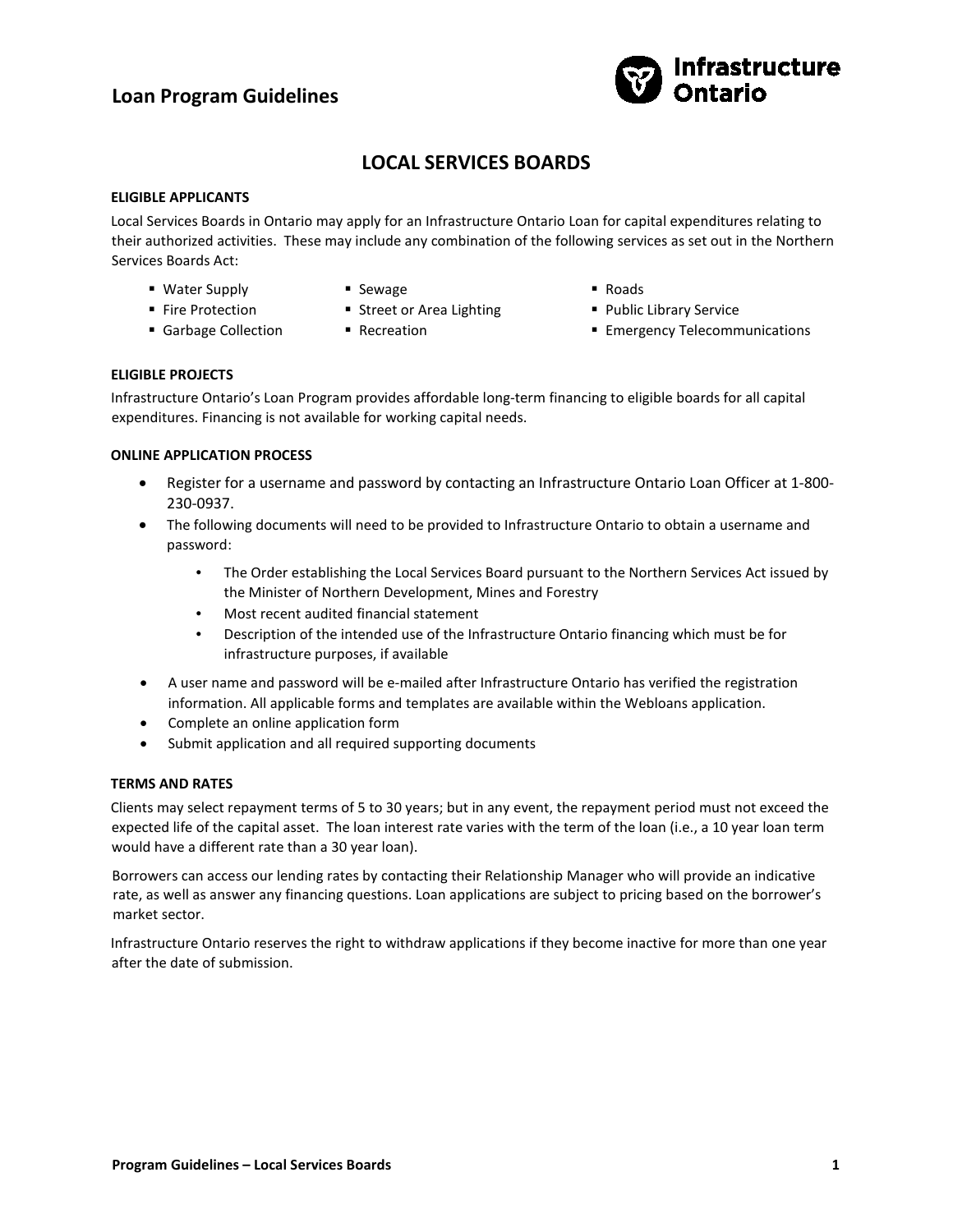# **Loan Program Guidelines**



### **LEGAL AND CREDIT REVIEW**

Once the application is complete and has been submitted, Infrastructure Ontario will undertake a legal and credit review. Infrastructure Ontario relies on data obtained from financial statements and other materials provided as part of the application process to complete the reviews.

A legal review is conducted to ensure that the borrower has the requisite authority to borrow from Infrastructure Ontario. Any pending, existing or threatening litigation that may impair the borrower's ability to meet its debt obligations is also reviewed.

A credit review assesses each borrower's ability to repay the loan. More specifically, the Borrower will need to provide a business case which addresses risks under the following headings:

- Project construction
- Past and future financial performance
- Management and governance
- Sustainability of the business model
- Legal structure and security
- Other encumbrances and environmental risks

Once the reviews are complete and approved, applicants will be notified.

#### **FINANCING AGREEMENT**

After the Legal and Credit review have been completed, a Financing Agreement will be drafted by Infrastructure Ontario for review and execution by both parties.

After the Financing Agreement has been executed and expenditures have been incurred, a short-term advance may be requested. Or, if the project is substantially complete, clients may wish to begin the long-term financing process. Amounts taken as short-term advances are typically converted to a long-term promissory note upon completion of the project.

#### **TYPES OF FINANCING**

#### *Long-Term Financing*

The client shall issue a long-term promissory note to Infrastructure Ontario for up to the approved amount of the loan as per the Financing Agreement on an agreed upon date. The promissory note specifies when principal and interest payments are due. The interest rate is fixed for the committed term of the loan. Long-term financing conversions will close on the 1st and 15th of every month.

Infrastructure Ontario offers both amortizing and serial long-term financing options to clients. With amortizing promissory notes, borrowers pay equal amounts of blended principal and interest on each payment date. Alternately, with serial promissory notes, borrowers pay equal amounts of principal on each payment date and interest is calculated on the declining balance.

#### *Short-Term or Construction Financing*

Short-term (construction) financing is available to clients during the construction period of an approved project based on incurred costs. Interest is calculated and payable monthly on the  $1<sup>st</sup>$  day of each month based on the applicable short-term rates. Short-term advances are processed on the  $1<sup>st</sup>$  and  $15<sup>th</sup>$  of every month and Infrastructure Ontario requires five business days' notice to process a payment.

**Note:** Proceeds of the loan are advanced after a Financing Agreement has been executed and expenditures have been incurred.